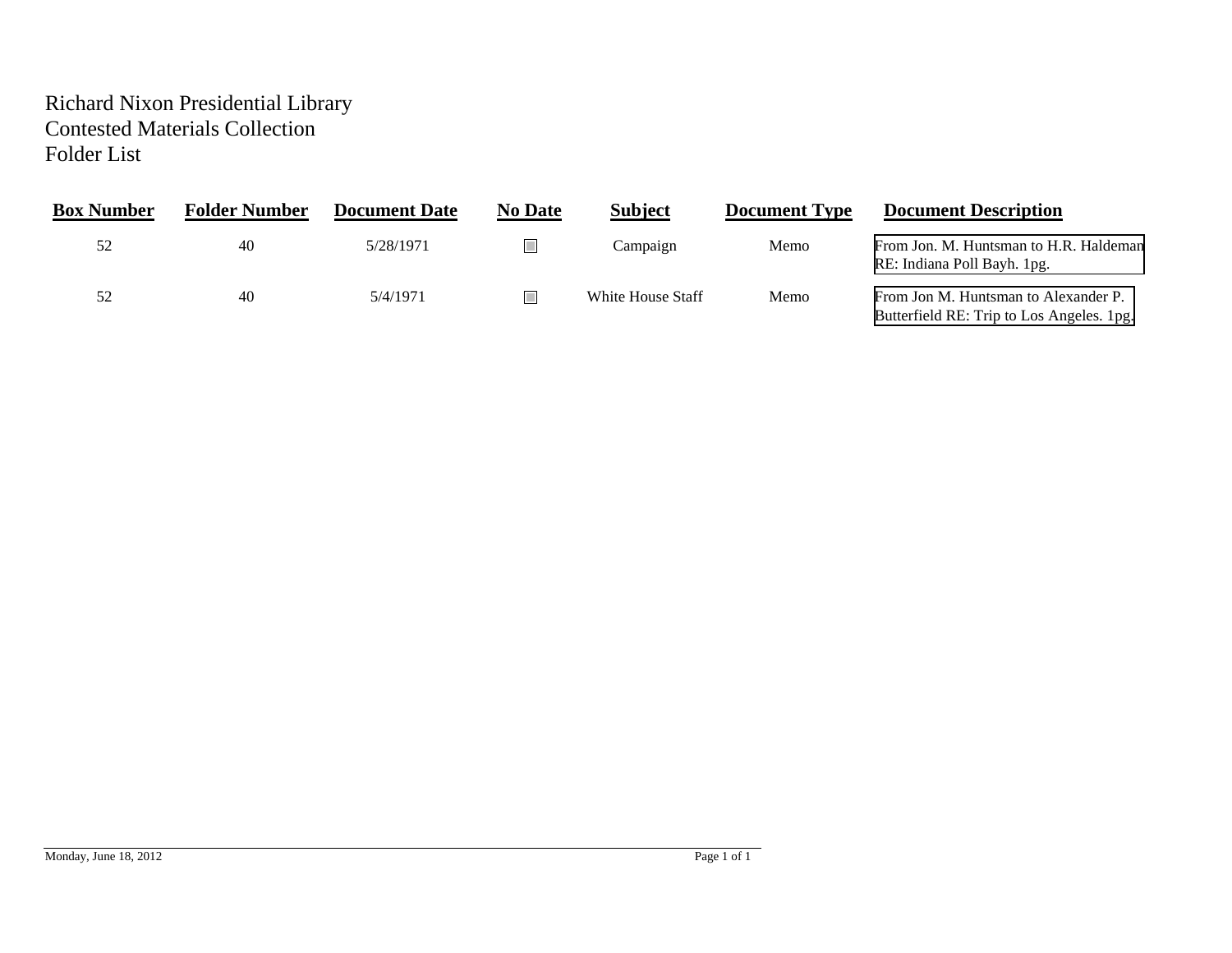|                                             |                                | DOCUMENT WITHDRAWAL RECORD [NIXON PROJECT]                                                        |                          |                                                                                |
|---------------------------------------------|--------------------------------|---------------------------------------------------------------------------------------------------|--------------------------|--------------------------------------------------------------------------------|
| <b>DOCUMENT</b><br><b>NUMBER</b>            | <b>DOCUMENT</b><br><b>TYPE</b> | SUBJECT/TITLE OR CORRESPONDENTS                                                                   |                          | <b>RESTRICTION</b>                                                             |
| $\left[\frac{N-1}{DX*537}\right]$ memo      |                                | McCracken to RN rc: "International<br>monetary Reform".                                           |                          | $ 6 2 71 $ $C(Mix0)$                                                           |
| $N-2$<br>$N-2$<br>$N-338$                   |                                | Butterfield to Ehrlichman re: "Public )                                                           |                          | c c                                                                            |
| $N.3$<br>$N.3$ memo                         |                                | Commune<br>Butterfield to Huntsman re: "Presidents                                                |                          | $c \mathbf{r} $ $\mathbf{r}$ $\begin{pmatrix} c(w & w) \\ w & w \end{pmatrix}$ |
| $N-4$ memo                                  |                                | Huntsman to Colson re: "Jane Fonda".                                                              | u/s                      | C(Nixin)                                                                       |
| But SHI remo                                |                                | Halleman to Hunteman re: J.F.K.                                                                   | 5 2r 1                   | C(Nixo)                                                                        |
| $2x+542$ memo                               |                                | Huntiman to Haldeman rc: "Indiana<br>Poll Re Bayli".                                              |                          | $s$ pstri $\int c$ (Nixe)                                                      |
| $\left[\frac{500 \times 4543}{2000}\right]$ |                                | Huntsman to Huart re: "Julie                                                                      |                          | $\left \epsilon z\gamma(r)\right  \leq (N\kappa r)^2$                          |
| $N-1$<br>$[OK*544]$ meno                    |                                | Campbell to Huntiman con Mr.<br>Andrew Rowse - Special Assistant<br>to the President designation. |                          | $s w $ $(c(w)x0)^{-1}$                                                         |
| $\lceil$ 2x2545                             | memo                           | Hunteman to Ehrlichman, Shultz re.<br>"Inflation vs. Unemployment.                                | 5110/71                  | C(N100)                                                                        |
| $1 - 10$<br>100 <sup>2</sup> 547            | $n$ emo                        | Hunteman to Butterfield re: "Space -<br>New $E.0.\overline{S}$ ."                                 | 51471                    | C(Nixon)                                                                       |
| FILE GROUP TITLE                            |                                |                                                                                                   | <b>BOX NUMBER</b><br>ڪها |                                                                                |
| <b>FOLDER TITLE</b>                         |                                | Joyce's Chron. File of all memos typed (excluding personal)                                       |                          | April-June 1971                                                                |
|                                             |                                | RESTRICTION CODES                                                                                 |                          |                                                                                |

D. Release would constitute a clearly lunwarranted invasion of privacy G, Withdrawn and return private and personal material.<br>Or a libel of a living person. Withdrawn and returned non-historical material.

NATIONAL ARCHIVES AND RECORDS ADMINISTRATION NATION NA FORM 1421 (4-85)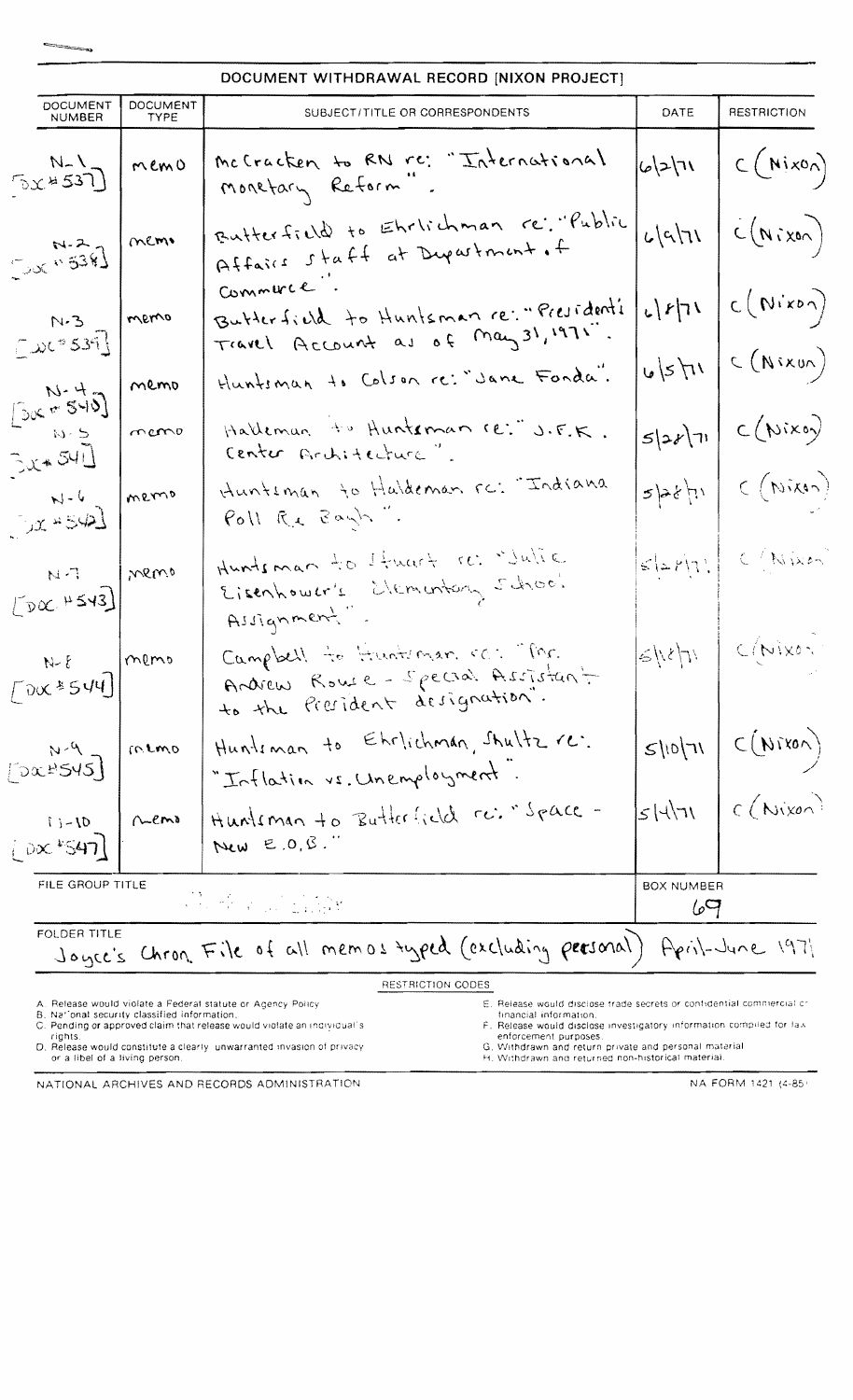| <b>DOCUMENT</b><br><b>NUMBER</b>                                    | DOCUMENT<br><b>TYPE</b> | SUBJECT/TITLE OR CORRESPONDENTS                                                                                                                                               | DATE              | RESTRICTICN                                                                            |
|---------------------------------------------------------------------|-------------------------|-------------------------------------------------------------------------------------------------------------------------------------------------------------------------------|-------------------|----------------------------------------------------------------------------------------|
| $N - 11$<br>$\mathcal{L}_{\text{D}}(x) = \mathcal{L}_{\text{D}}(x)$ | memo                    | Huntsman to Joyce re: "Computer-<br>E.0.B.                                                                                                                                    |                   | $S\left \frac{1}{2}\right $<br>$S\left \frac{1}{2}\right $ $C\left(\frac{N}{2}\right)$ |
| $N - 12$<br>7,000549                                                | memo                    | Huntsman to Butterfield re: "Trip<br>10 LOS Angeles"                                                                                                                          |                   |                                                                                        |
| $1 - 13$<br>1001546                                                 |                         | mene Afantonin fortion for wideflated s/s/21 3/200.<br>$\mathcal{L}_{\mathcal{L}}=\mathcal{L}_{\mathcal{L}}\left(\mathcal{L}_{\mathcal{L}}\right)$<br>$\mathbb{C}$ , filework |                   |                                                                                        |
|                                                                     |                         |                                                                                                                                                                               |                   |                                                                                        |
|                                                                     |                         |                                                                                                                                                                               |                   |                                                                                        |
|                                                                     |                         |                                                                                                                                                                               |                   |                                                                                        |
|                                                                     |                         |                                                                                                                                                                               |                   |                                                                                        |
|                                                                     |                         |                                                                                                                                                                               |                   |                                                                                        |
|                                                                     |                         |                                                                                                                                                                               |                   |                                                                                        |
| FILE GROUP TITLE                                                    |                         |                                                                                                                                                                               | <b>BOX NUMBER</b> |                                                                                        |
|                                                                     |                         | SHAT SECRETARY                                                                                                                                                                | 69                |                                                                                        |
| <b>FOLDER TITLE</b><br>Joyce's                                      |                         | Chron. File of all memos typed (excluding personal) April-June 1071<br>RESTRICTION CODES                                                                                      |                   |                                                                                        |

NATIONAL ARCHIVES AND RECORDS ADMINISTRATION

 $\langle \rangle$ ł

NA FORM 1421 4-55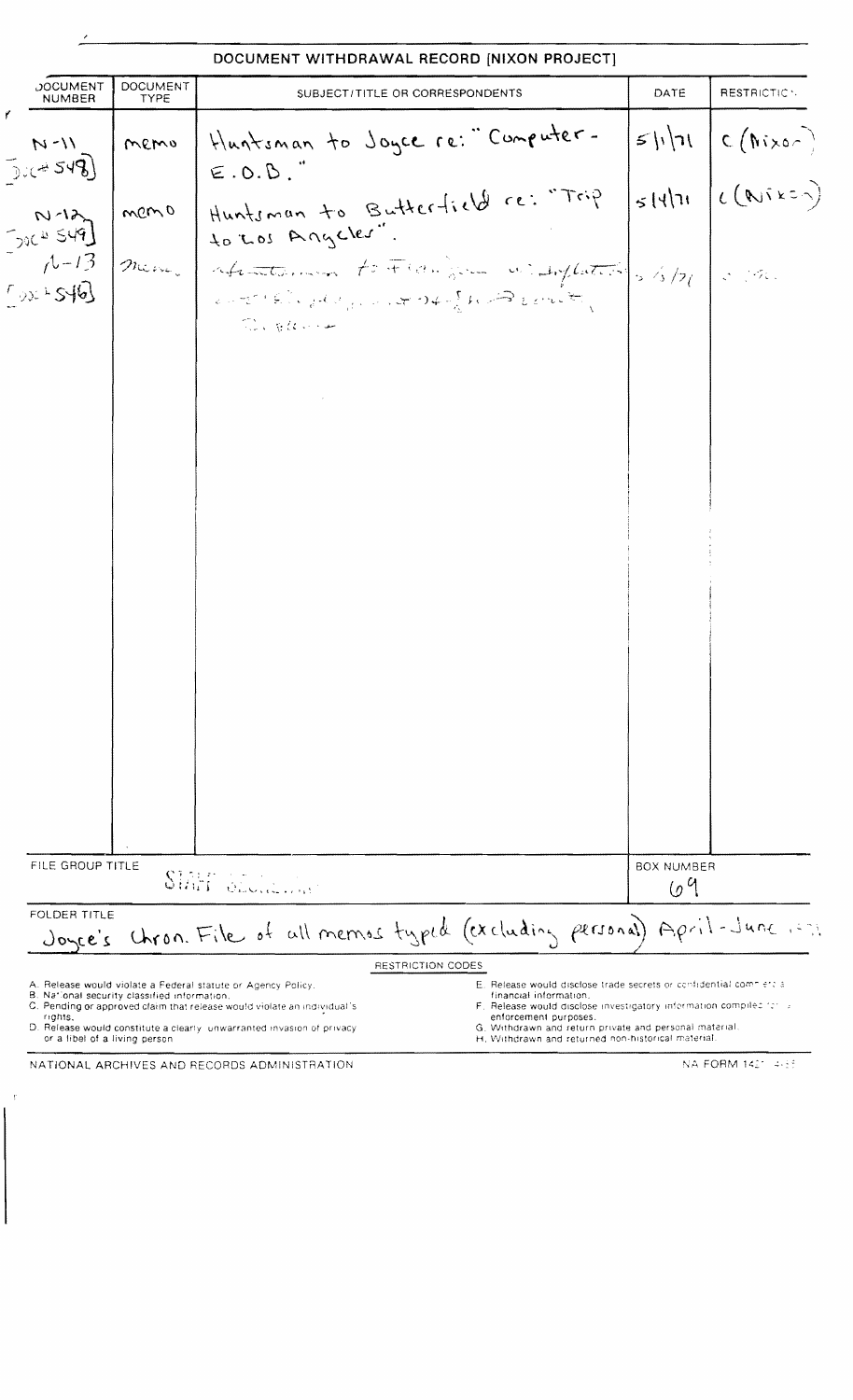## **Presidential Materials Review Board**

## **Review on Contested Documents**

 $\bar{\lambda}$ 

|                    |      | Collection: Staff Secretary |
|--------------------|------|-----------------------------|
| <b>Box Number:</b> | - 69 |                             |

 $\bar{\gamma}$ 

 $\bar{\gamma}$ 

 $\mathcal{L}^{\text{max}}_{\text{max}}$ 

**Folder:**  Joyce's Chron. File of all memos typed (excluding Personal) April-June 1971

| <u>Document</u> | Disposition |                   |                     |  |
|-----------------|-------------|-------------------|---------------------|--|
| 537             | Retain      | Open              |                     |  |
| 538             | Retain      | Open              |                     |  |
| 539             | Retain      | Open              |                     |  |
| 540             | Retain      | Close             | Invasion of Privacy |  |
| 541             | Retain      | Close             | Invasion of Privacy |  |
| 542             | Return      | Private/Political |                     |  |
| 543             | Retain      | Close             | Invasion of Privacy |  |
| 544             | Retain      | Open              |                     |  |
| 545             | Retain      | Open              |                     |  |
| 546             | Retain      | Open              |                     |  |
| 547             | Retain      | Open              |                     |  |
| 548             | Retain      | Open              |                     |  |
| 549             | Return      |                   | Private/Political   |  |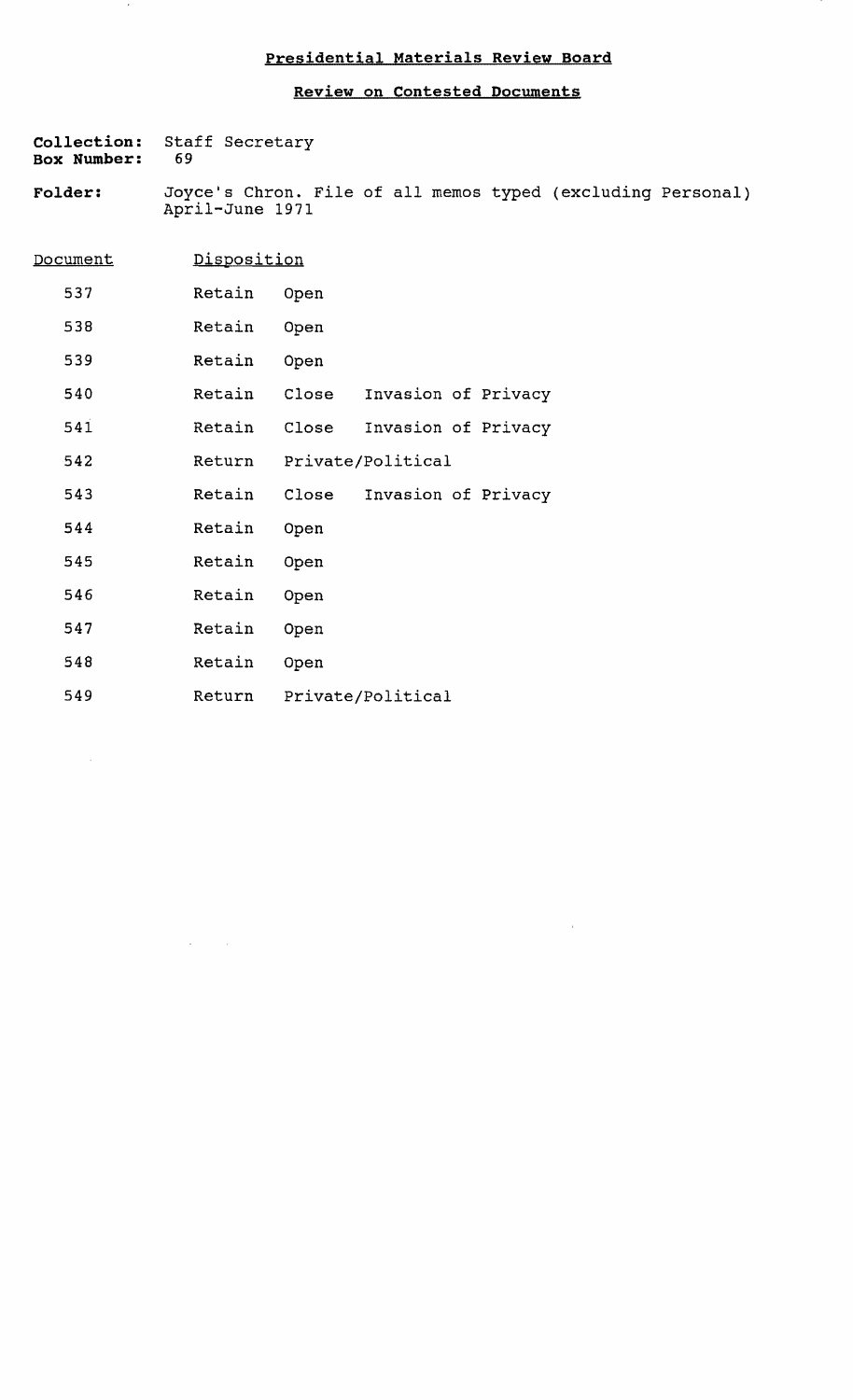MEMORANDUM

<span id="page-4-0"></span>ADMINISTRATIVE MARK NG THE WHITE HOUSE WASHINGTON *'C.'* 0 1~356 section 1.1 ')/z~ If' I ~. ., . 4 f') 1 Ma <sup>y</sup>28, 197 1 <sup>13</sup>'1 \_\_---NARS. pate ----

CONFIDENTIAL<br>MEMORANDUM FOR: H. R. HALDEMAN  $FROM:$  JON M. HUNTSMA SUBJECT: Indiana Poll Re Bayh

 $\Delta$ 

 $\overline{\partial}$ .c.

The following was reported in the May 28, 1971 News Summary:

On his Presidential campaign, Bayh was slightly concerned about lack of name recognition as shown in the polls, but pointed out he had come from  $6\%$  to  $24\%$  in a year. He is happy in the Senate but if he had significant support, would become an active candidate -- which is what he told his friends when they set up a campaign office for him.' He is concerned about the negative leadership of RN as exemplified by the vetos of education, etc. If he can provide leadership which is needed, he won't back off from running. He said that RN has stated that people were sick and tired of government- - but, no- - people are sick and tired of the way the government is being run. The Senator, when asked about Jackson's speech in which he said some potential candidates were mixing with the far left, said that it was important for the Dem. party to maintain a broad base of support.

It was suggested that a poll be taken in Indiana of approximately 500 individuals, and that it be released. It was noted that this would be a good *way* to get a sounding and it would also make a neat story. Please submit your report to the Office of the Staff Secretary.

Thank you.

cc: Alexander Butterfield